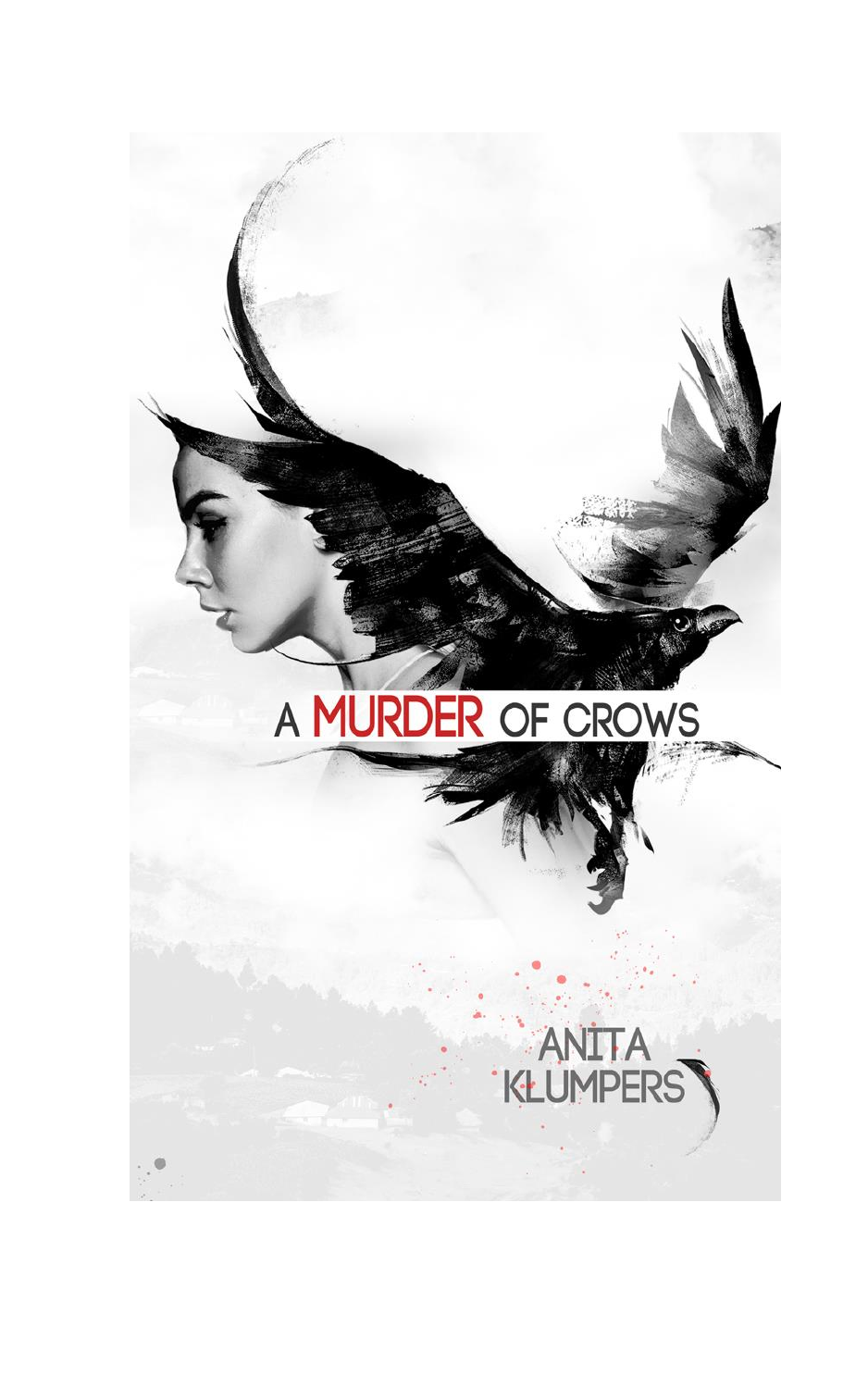## A Murder of Crows

Anita Klumpers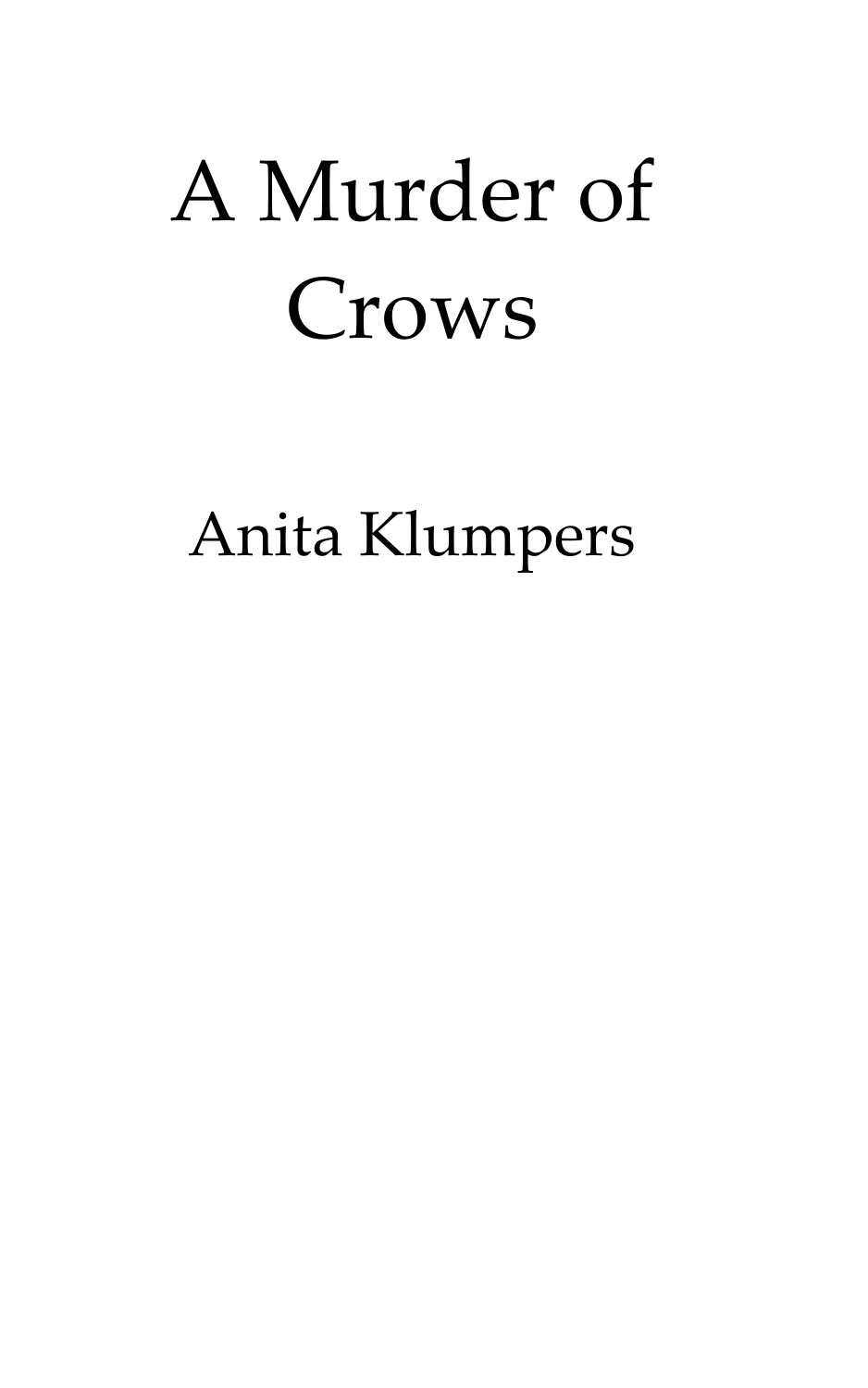This is a work of fiction. Names, characters, places, and incidents either are the product of the author's imagination or are used fictitiously, and any resemblance to actual persons living or dead, business establishments, events, or locales, is entirely coincidental.

## **A Murder of Crows COPYRIGHT 2022 by Anita Klumpers**

All rights reserved. No part of this book may be used or reproduced in any manner whatsoever without written permission of the author or Pelican Ventures, LLC except in the case of brief quotations embodied in critical articles or reviews. eBook editions are licensed for your personal enjoyment only. eBooks may not be re-sold, copied or given to other people. If you would like to share an eBook edition, please purchase an additional copy for each person you share it with. Contact Information: titleadmin@pelicanbookgroup.com

All scripture quotations, unless otherwise indicated, are taken from the Holy Bible, New International Version<sup>(R),</sup> NIV<sup>(R)</sup>, Copyright 1973, 1978, 1984, 2011 by Biblica, Inc.<sup>™</sup> Used by permission of Zondervan. All rights reserved worldwide. www.zondervan.com

Scripture quotations, marked KJV are taken from the King James translation, public domain. Scripture quotations marked DR, are taken from the Douay Rheims translation, public domain.

Scripture texts marked NAB are taken from the *New American Bible, revised edition* Copyright 2010, 1991, 1986, 1970 Confraternity of Christian Doctrine, Washington, D.C. and are used by permission of the copyright owner. All Rights Reserved. No part of the New American Bible may be reproduced in any form without permission in writing from the copyright owner.

Cover Art by *Nicola Martinez* Prism is a division of Pelican Ventures, LLC [www.pelicanbookgroup.com](http://www.pelicanbookgroup.com/) PO Box 1738 \*Aztec, NM \* 87410

The Triangle Prism logo is a trademark of Pelican Ventures, LLC

Publishing History Prism Edition, 2022 Electronic Edition ISBN 978-1-5223-9906-3 **Published in the United States of America**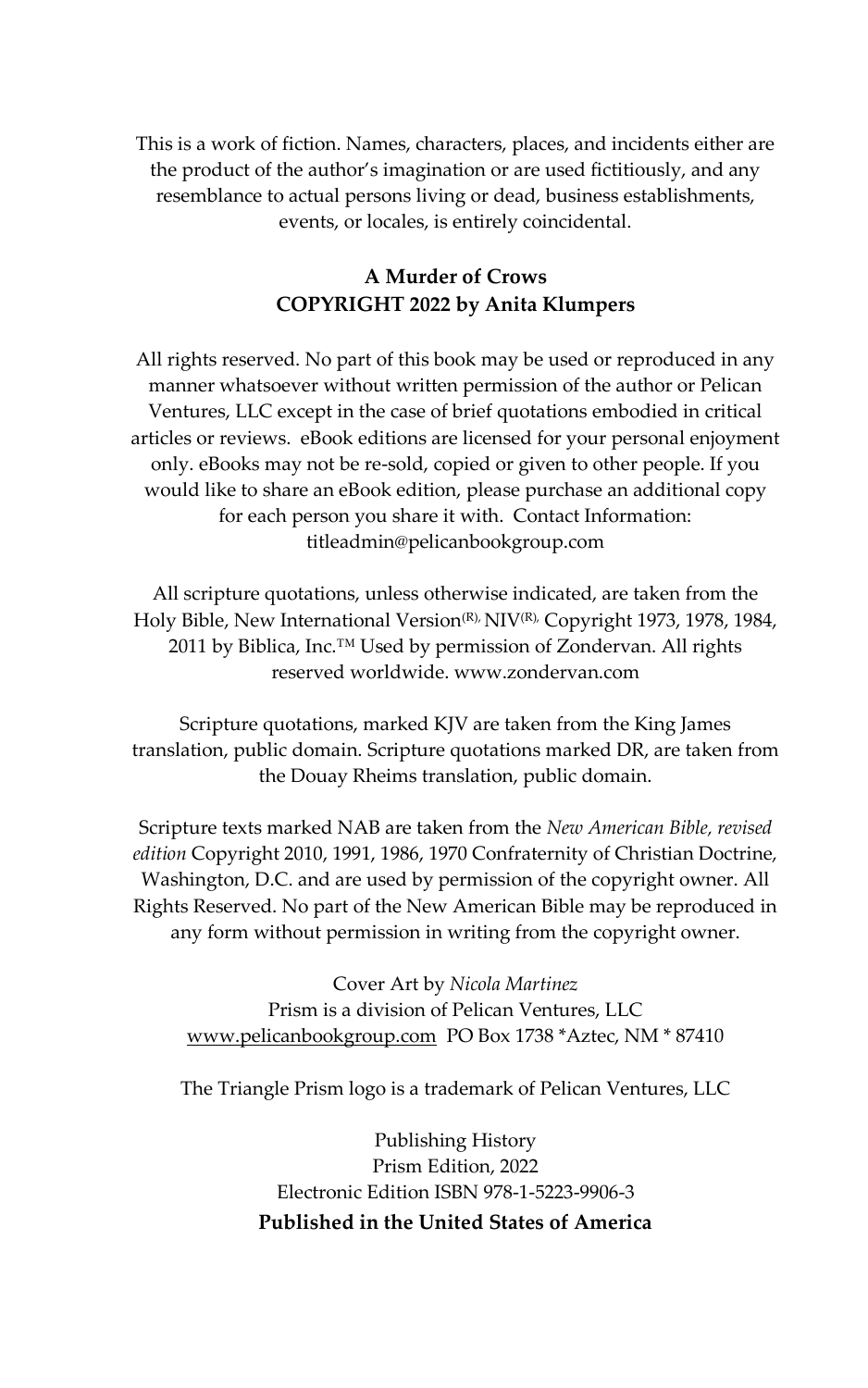## *Dedication*

Dedicated to my grandchildren, who know that unlike popular depictions—crows do not have yellow beaks, but are black from tip to toe and stem to stern. And like my grandchildren, are unusually intelligent.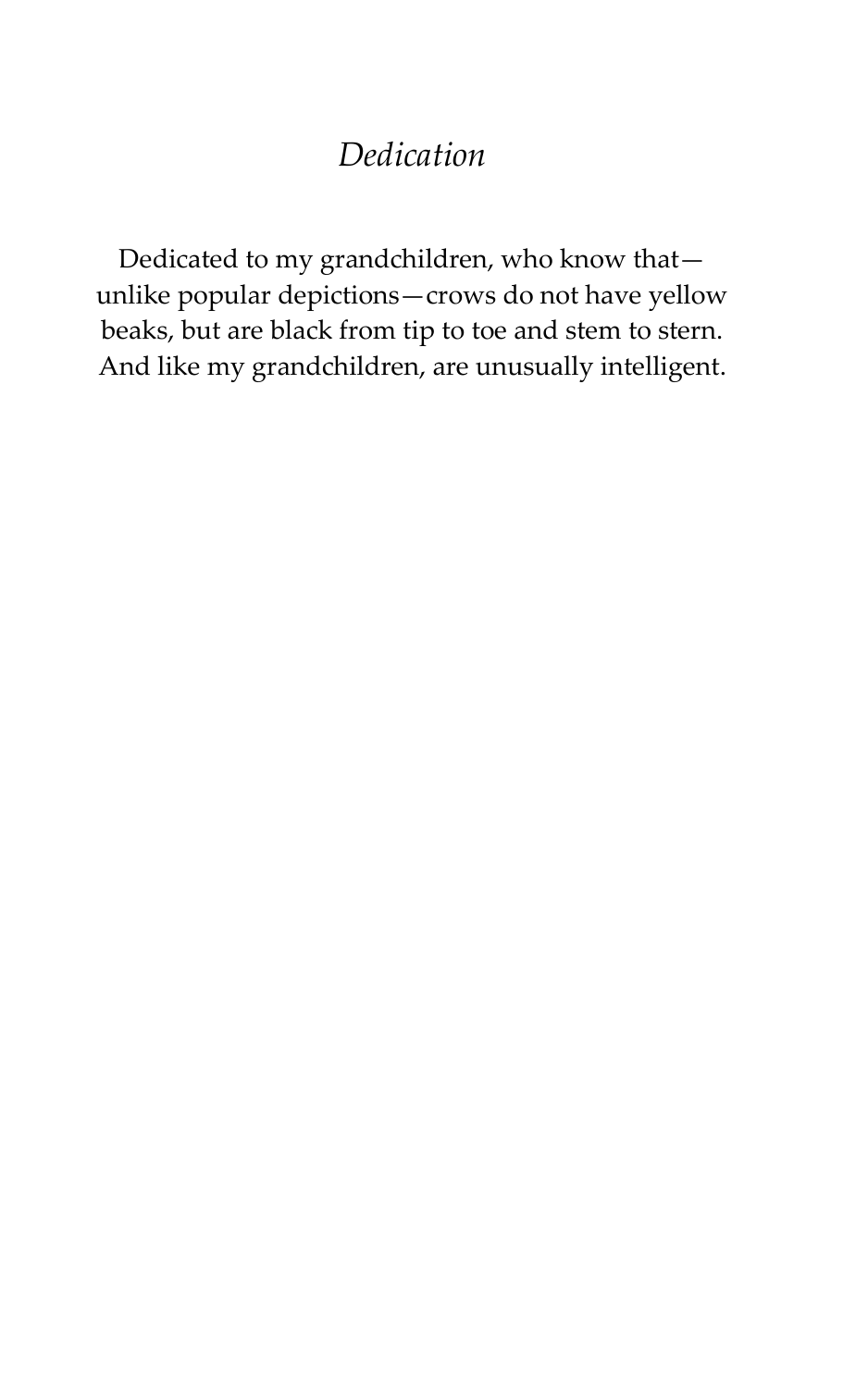**1**

The screaming crows drowned out John's words.

'John? What did you say? I can't hear you over that beastly noise!'

The view on Pauli's dashboard-mounted cell phone switched from a wooded trail to John Tolen's grinning face. 'More like a fowl noise. Ha! It'll get worse before it gets better. I'm going in to see what's got this flock so shook up. Wish you were here!'

Paulina Deacon hid a smile and made certain her phone pointed only at her face. If John caught a glimpse of her car window in the screen, he'd know she was a scant mile from him instead of heading to her apartment in town.

'You're recording this too, right?' he asked.

'Isn't that the point of this app you're testing?'

'Exactly. Unlike your ordinary video chat, it's saving both videos to our phones. We can watch each other on a split screen later.'

Pauli's experience with phone apps fit in the same thimble as her knowledge of quantum physics. But when John, who tested those apps for a living, asked to install one on her phone for a trial run, she'd agreed. He joked that if it worked in her decrepit device, it would work anywhere.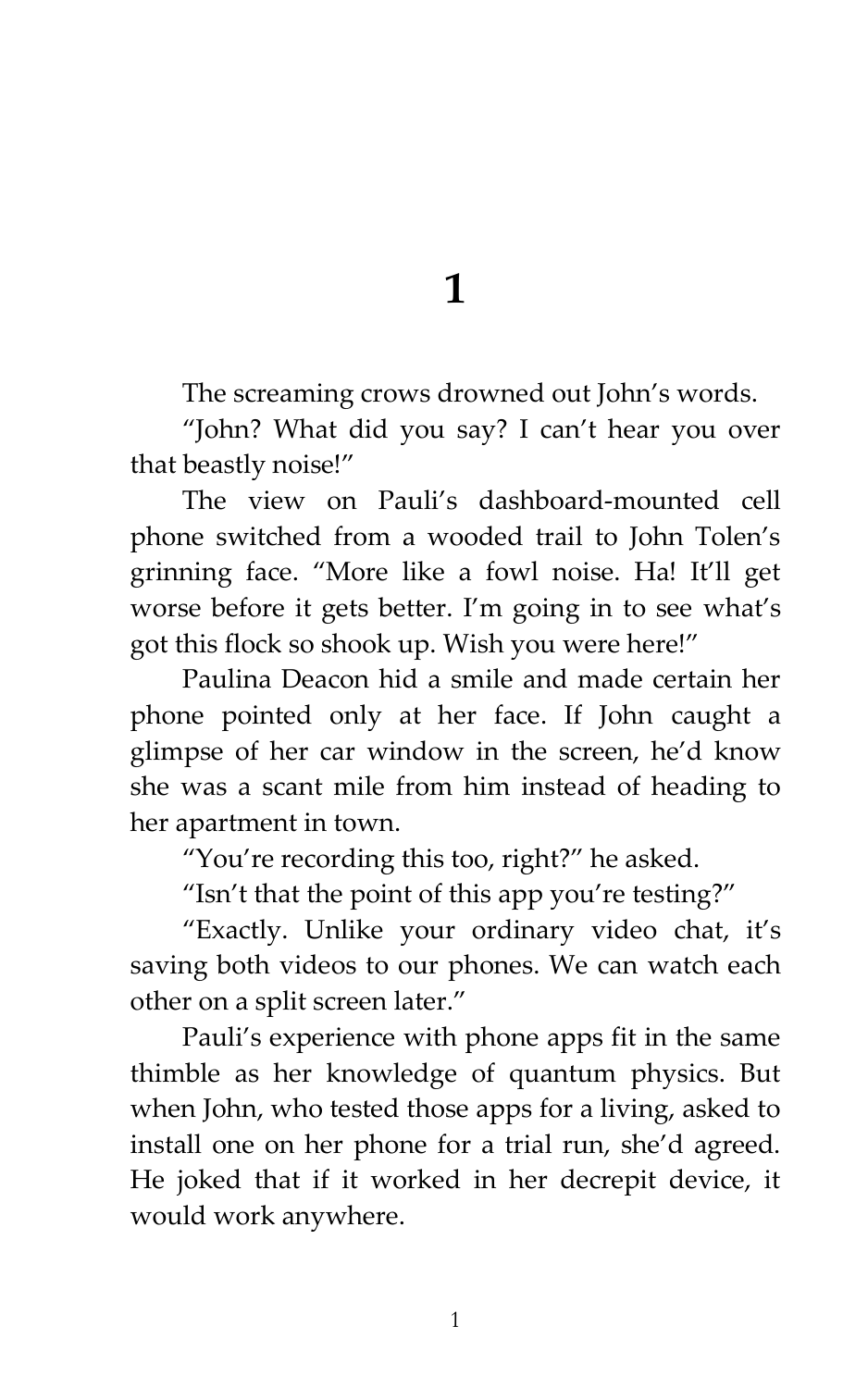Because she liked John more than she liked any man she'd met, she'd recently suggested—shyly—that they run together when the weather permitted. This spring the weather in eastern North Dakota proved quite permissive. They ran through the tiny town of Clio, around the track at the high school where Pauli substitute taught and coached girls' soccer, and lately were delighted to discover a little-used trail leading to an abandoned farm. It bordered a stand of hardwood trees which, in this section of eastern North Dakota, were in short supply.

Pauli could safely navigate the empty road while watching her phone screen. The phone was old and big and didn't really fit in the holder. But if she drove off the road in a frenzy of distraction, her low-slung sports car would encounter nothing more hazardous than flat fields awaiting spring tilling. And that phone was one of her most precious possessions. The screen now showed John turning off the farm track and jogging along a faintly discernible trail into the trees.

'Is that a deer path?'

'Good eye!' He sounded approving, and Pauli glowed. Possibly John liked her, too. Maybe as much as she liked him.

'I still can't see the crows.' The sound was fullscale battle. John shouted to be heard over it. 'They must be congregated around whatever got them so ticked off. Used to irritate me that they were called a murder of crows, but now it makes sense.' John flicked the lens to his face for a moment and grinned. For the first time she could see the 'Ask me about my apps'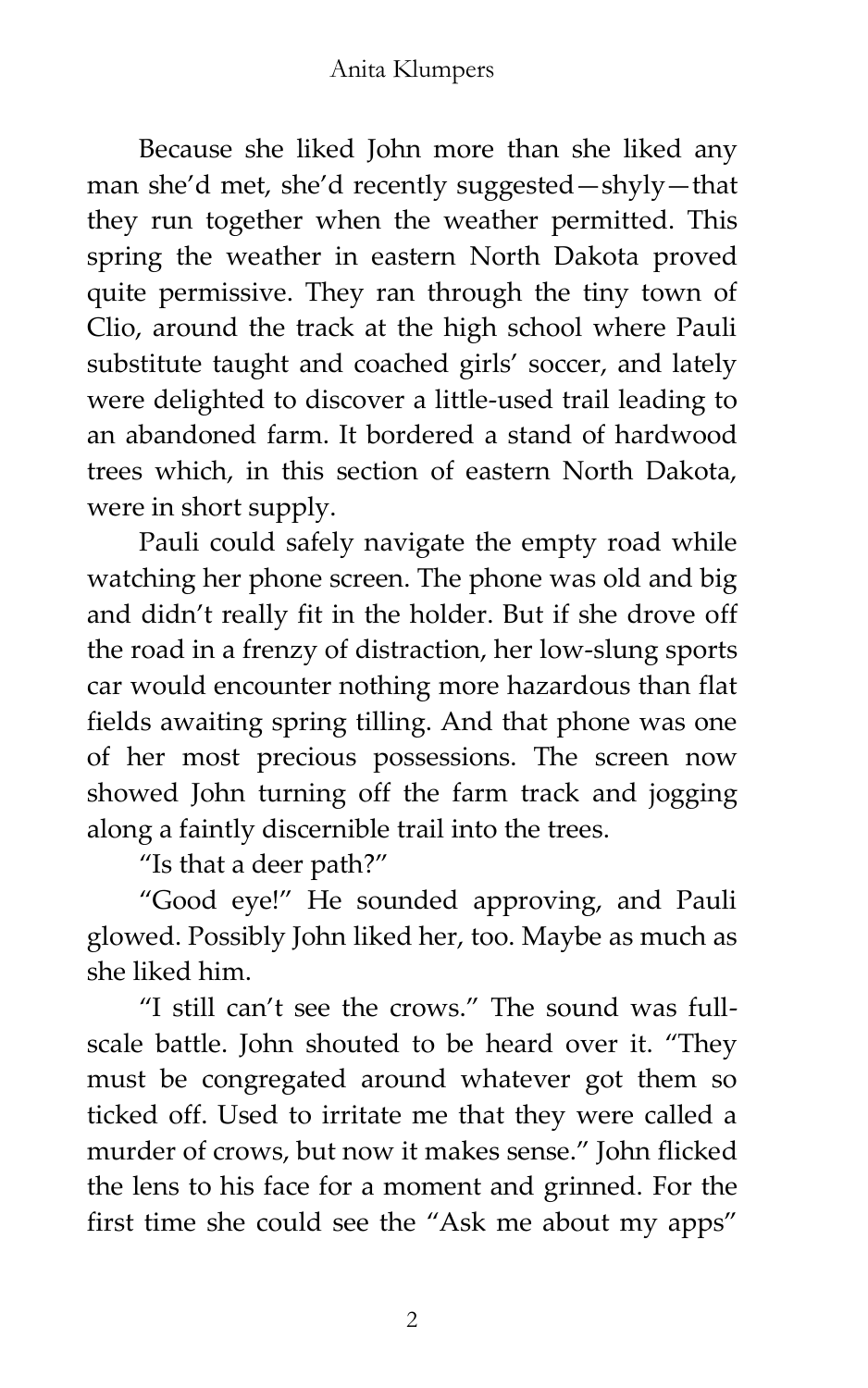hat that she'd special ordered for him in Grand Forks. She'd worried he'd think it too silly, too personal, or too soon in their relationship, and regretted the impulse. He wore it now, and that warmed her. She pulled behind his pickup truck. At that moment, he turned the screen to display a tangle of scrubby bushes, in much fuller leaf than a few days ago, when they last ran this route. The screen wavered.

*'*What on earth?*'*

At first, Pauli couldn't comprehend the image on her phone. People clustered in a small clearing. The entire six weeks she and John had jogged the abandoned farm road, they'd seen not a single person. Here were three. Two husky men with close-cropped hair, wearing black windbreakers, flanked the third man dressed in sports coat and khakis.

One of the windbreaker-wearing men glanced up and then directly at the screen. Which meant he looked directly at John. The man in the middle shouted. At least Pauli assumed it was a shout. The cacophony of crows and their hoarse anger grew louder, more wildly cruel. No sound could penetrate that. The birds were diving now, and the man who'd noticed John raised something to his shoulder. Pauli squinted at her fiveinch screen. The something looked like a gun.

*Crow hunters?* No one wore hunting gear, and only the two in windbreakers carried rifles. The man in khaki slacks appeared unarmed. Pauli waited for the first man to blast at the crows, but, incredibly, the gun was pointed straight at John.

Pauli jammed the little car into park. 'John, get out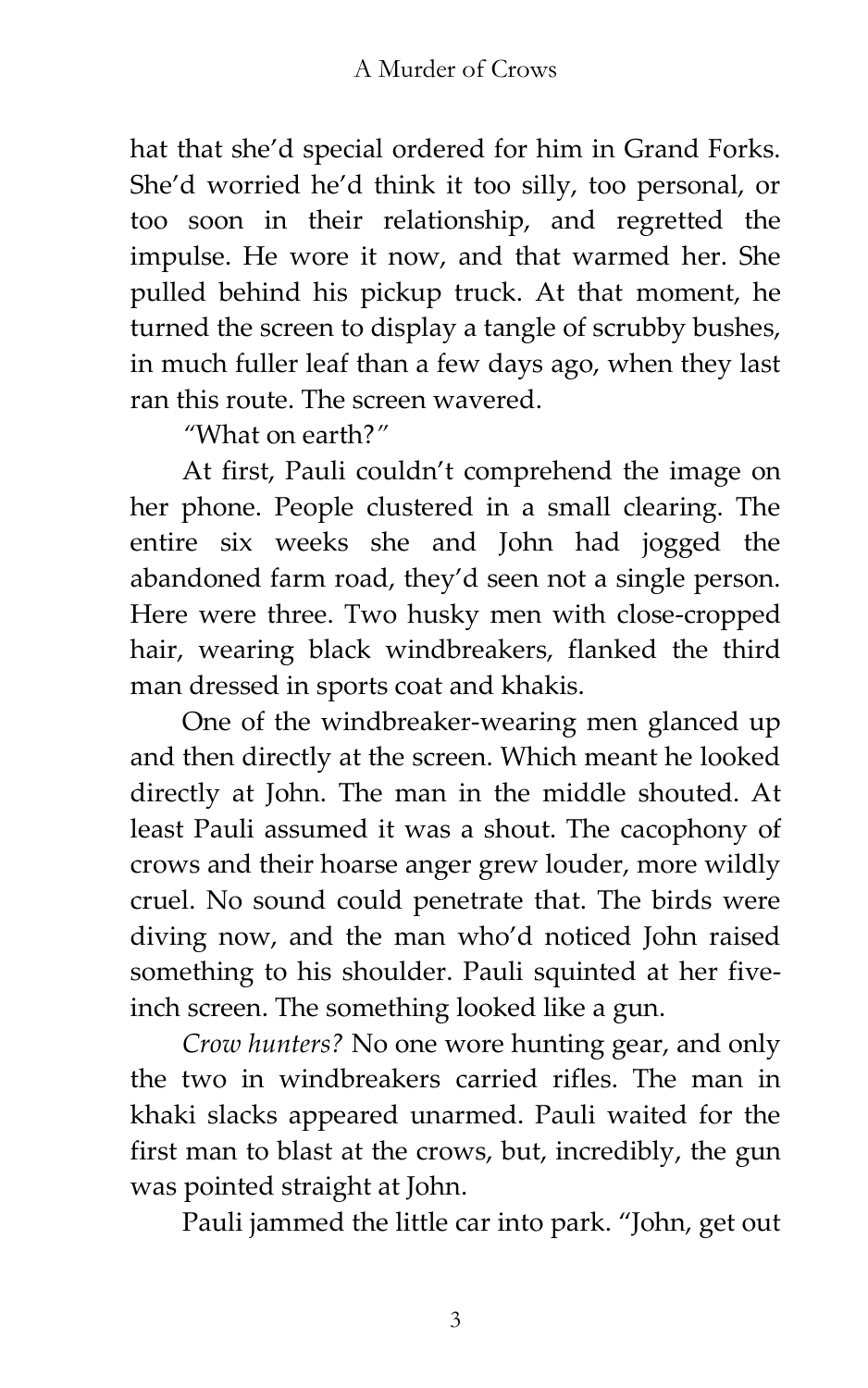of there! I'm right behind your truck!'

John shouted. It sounded like, 'Pauli! Run!' but the hideous crows didn't quit shrieking, and she couldn't be sure.

'I'm here! You run!'

'Stay away!'

This time the demand was clear, and Pauli hesitated only a second. From the moment the gun first pointed at the phone—at John—to when he'd shouted, hardly any time passed. Pauli reached for her door handle as a blast exploded through the protests of frantic birds. She ducked as if the bullet would come through the phone at her face. But even in this involuntary spasm, she couldn't turn away from the screen. John's phone flipped, and for a mere second plenty of time—the camera caught his face. His hat must have flown off, giving Pauli a perfect view of the small red dot between John's eyes. The world exploded in red. Then it went black.

The crows' screams hit fever pitch, penetrating the closed doors and windows of Pauli's little car. Black wings slashed past the screen and her car windows as she cowered in her seat. Crows overwhelmed the sky.

Terrified as she was, Pauli had to reach John. She pulled on the door handle, but it wouldn't open. Again, she tried, almost sobbing in frustration, when the car rolled slightly. It wasn't in park. She shifted, made certain the lever was securely on *P*, and shoved open the door.

The crows were gone.

And from somewhere not quite in sight, the sound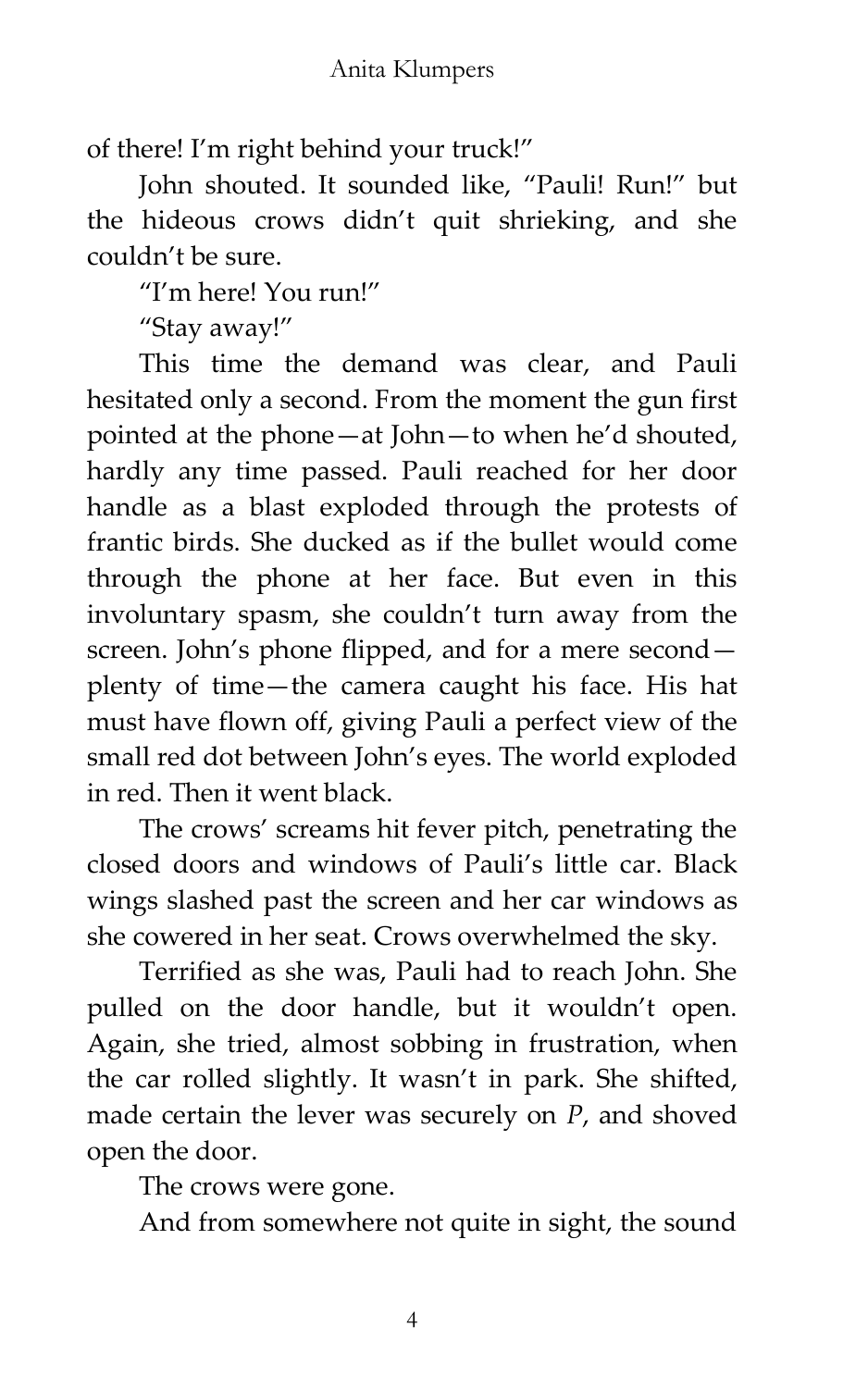of shouting men grew loud.

And louder.

She snatched the door closed and shoved the car back into drive. Dirt exploded as she accelerated past John's truck and toward town. She punched in the 911 emergency number. It didn't connect. She tried again. There was enough cell signal for her conversation with John a minute ago. Why wouldn't this transmit? Pauli tried four more times and finally tossed the phone onto the passenger seat when she almost slewed off the road. She'd need to race to the police station and tell them John Tolen was dead. And the faces of his killers were on her phone.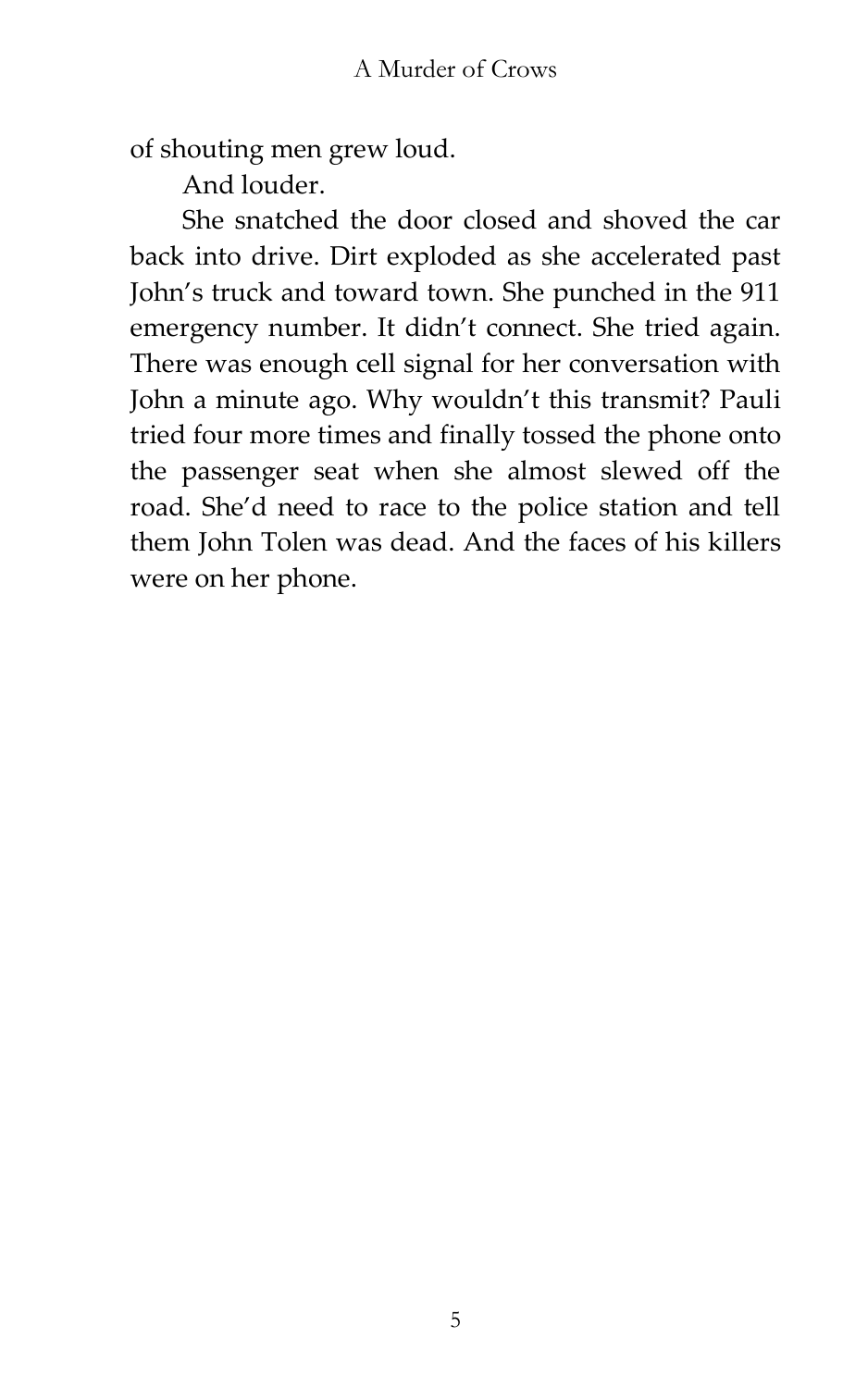## Anita Klumpers

**2**

A vehicle—she swore it appeared out of nowhere—came fast behind her. A vortex of dust kicked up from the gravel road to obscure color, make, and model. With the exception of farm vehicles and an occasional lost semi, hardly anyone traveled this stretch of road. In the sparsely populated state of North Dakota, Marathon County was exceptionally remarkable for its paucity of population. So it wasn't hard for Pauli to convince herself the driver was one of the killers.

Driving seventy miles an hour, Clio's tiny police station was twelve minutes away. At her current eighty, she should be there in—Pauli tried desperately to do the math in her head. Ten minutes? Nine point seven? She glanced in the rearview mirror. Whoever followed didn't gain. Nor did they drop back.

Her phone bleated its 'Drop everything! You're getting a text!' alert. She veered into the opposite lane as she scrabbled a desperate right hand to locate it. It wedged in its customary location of choice, between seat and console. By the time Pauli wiggled it free, the screen was no longer lit. A jab at its middle woke it to show a message from John's phone. Her building panic receded in a *whoosh* that made her insides go slack. He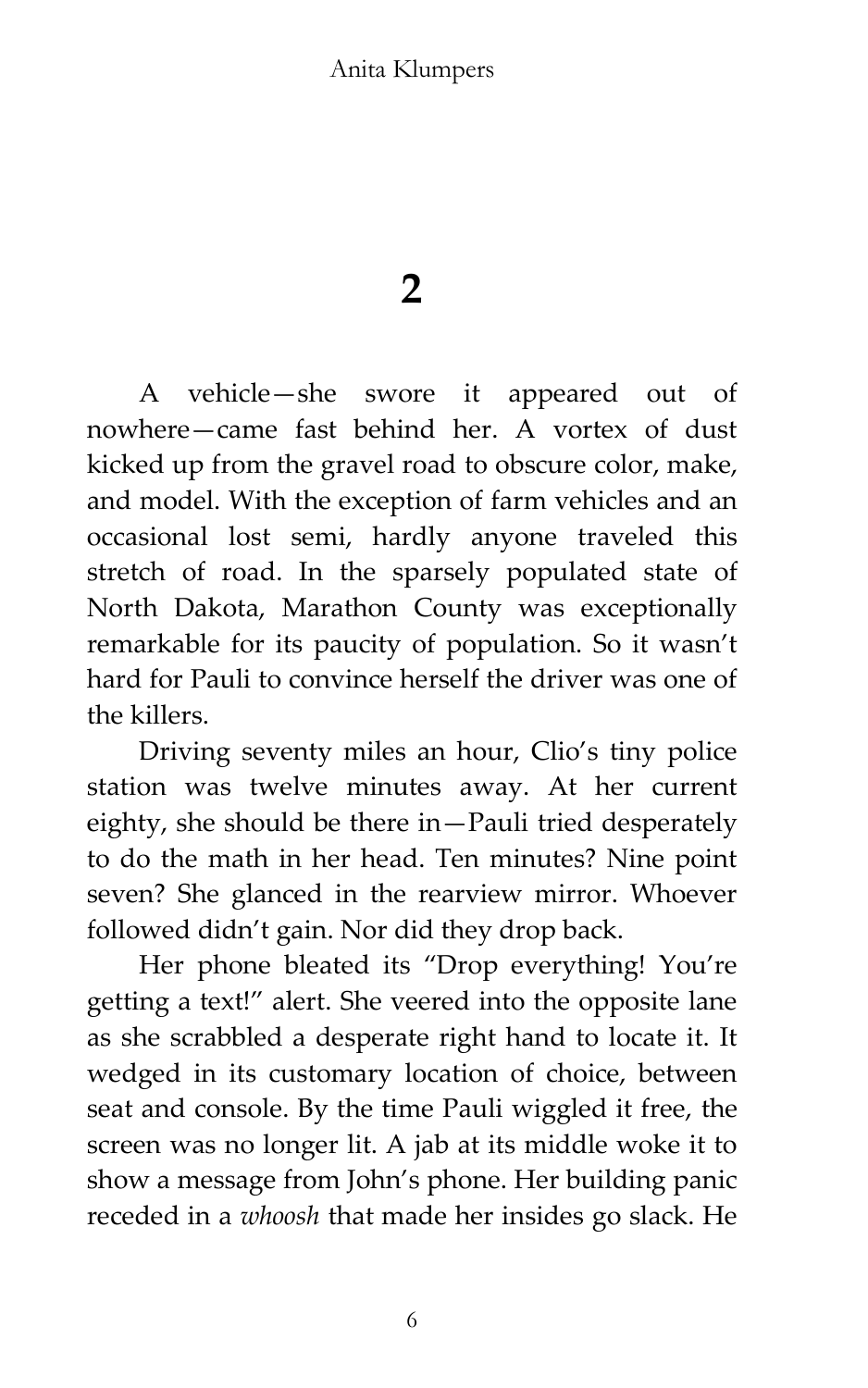was fine. That final grotesquely upward thrust of his body, the blood, the terror, all of them products of her imagination. Or the new app had a glitch.

*heading home polly?*

But her name wasn't Polly. It was Pauli, and John never spelled it any other way. Her stomach muscles tensed again and when she checked the rearview mirror, the gap between her and the vehicle had narrowed. She pressed the accelerator, and the speedometer approached eighty-five. Wouldn't it be wonderful if Marjorie was parked behind that corn crib and came out flying, siren wailing? No Marjorie appeared, no Chief Loren, no one raced the road but Pauli and the vehicle behind her. She was at the outskirts of Clio and decelerated rapidly. Not to save her life, report John's death, or bring his killers to justice, could she charge through town and jeopardize anyone.

Another text warbled as she turned toward the tiny police station in Clio. *Pauli! Meet you at your house!* The texter had caught the mistake.

One block up from the station and across the street, a car idled at the corner. Someone—a man, from her fleeting impression, sat behind the wheel. Only because he'd parked near John's apartment above the hardware store did she notice him at all. The apartment John would never return to. Before that thought even fully formed in Pauli's mind, the driver whipped in a U-turn to follow the car behind her. Through the terror continued to choke her, the situation struck her as ludicrous.

7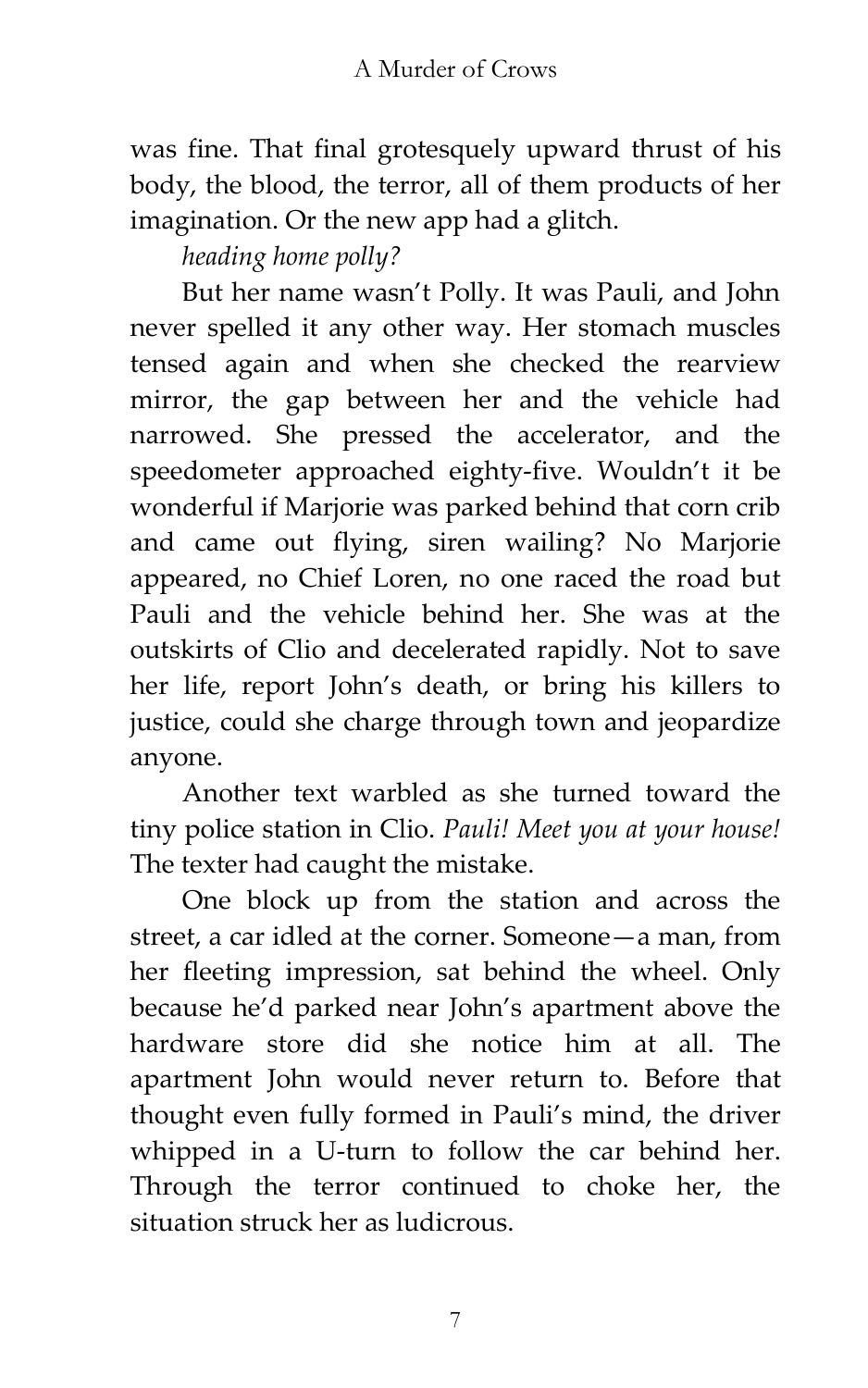The lights were off in the Clio police station. Pauli didn't need to read the sign on the door. Loren and Marjorie were law enforcement not only for Clio, but for five other towns in Marathon County too small to support their own department. The police chief and his deputy must be out on a call, and that's what the sign would say.

The vehicles behind her slowed, possibly to read that sign. Their drivers must be unfamiliar with the shared police force. Once more the phone lit with a text.

'*We are government agents. We want to meet you and explain everything*. *You name the place. John's fine.'*

That was a lie. One more attempt at calling 911, failed tries to call the first few numbers in her contact list, and Pauli shut it down. Her apartment was farther down the road, and she desperately wanted to reach it. But a glance in her rearview mirror showed the convoy doggedly on her tail, and she couldn't go home. Whoever texted wanted to make sure she and the video on her phone could never identify them.

At the edge of town, Pauli let the powerful engine in the little sports car have its way with the road. No matter how quickly it ate up the miles, she couldn't be certain she'd lost her pursuers until, with the sun setting behind her, she crossed the Red River into Minnesota.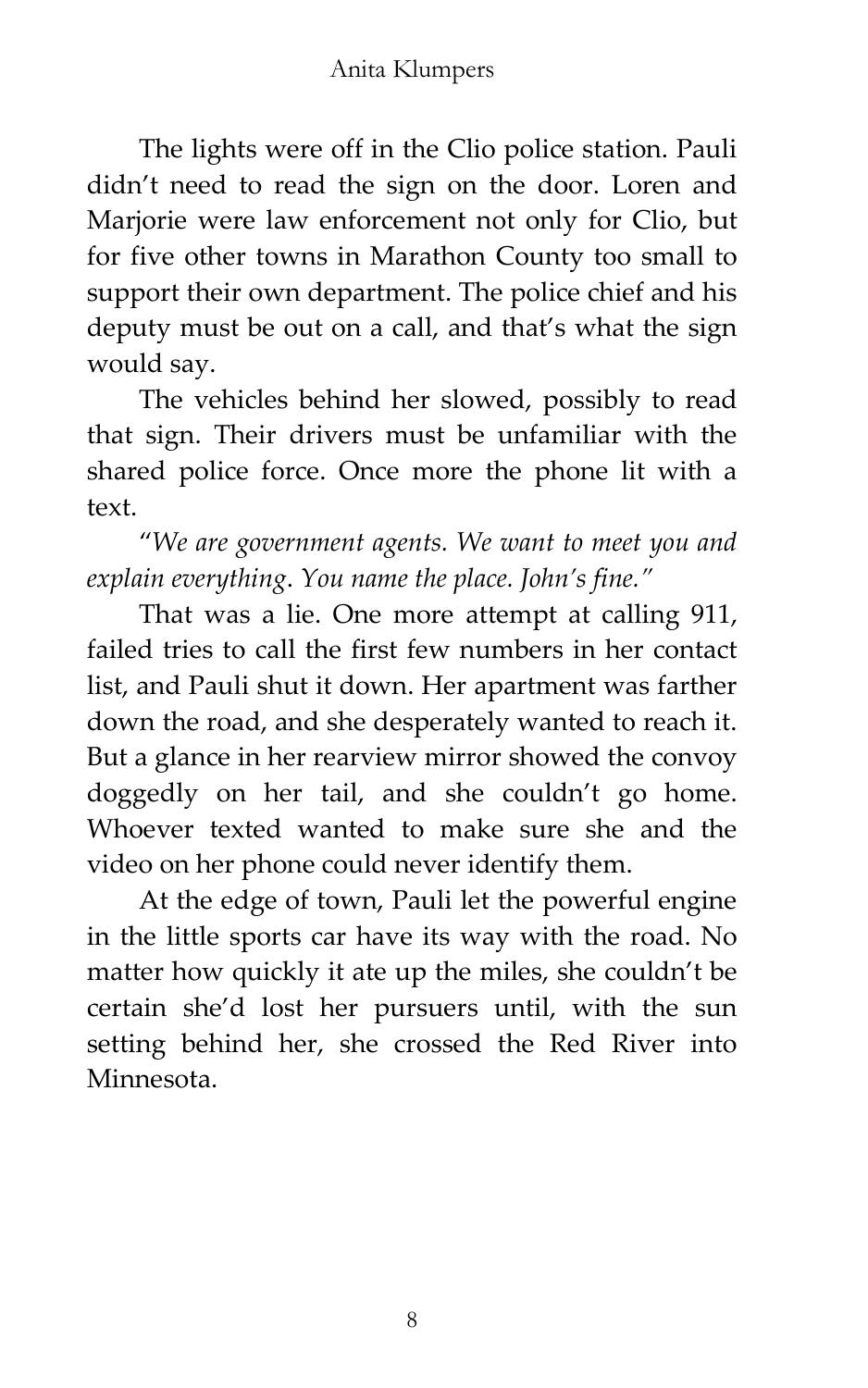**3**

Over an hour had passed since headlights last reflected in her rearview mirror. Still, Pauli kept driving. No trustworthy law enforcement buildings appeared in any of the towns—most, smaller than Clio—that she flew through. In fact, nothing was open; no light shone from the scattered houses. Until now, she'd never mourned the passing of telephone booths.

Her adrenaline gave out about midnight, somewhere in the middle of northern Minnesota. With the receding adrenaline came trembling, and her hands couldn't grip the steering wheel, her foot couldn't control the accelerator. Paulina Deacon pulled off the road and watched late spring snowflakes bounce on her windshield.

If she couldn't drive, she could try 911 again, and check to make certain the video of the crime had saved. Her fingers trembled as she tried to turn on the phone. Annoyed, she mentally ordered them to stop. She breathed in. Deep breath. She exhaled until it felt like her ribcage would whack against her spine. Three more deep breaths and she could turn on the cell with a steady hand. Only a grudging half tower showed up. Still, Pauli tried the emergency number several futile times before choosing the icon to open the app. She

9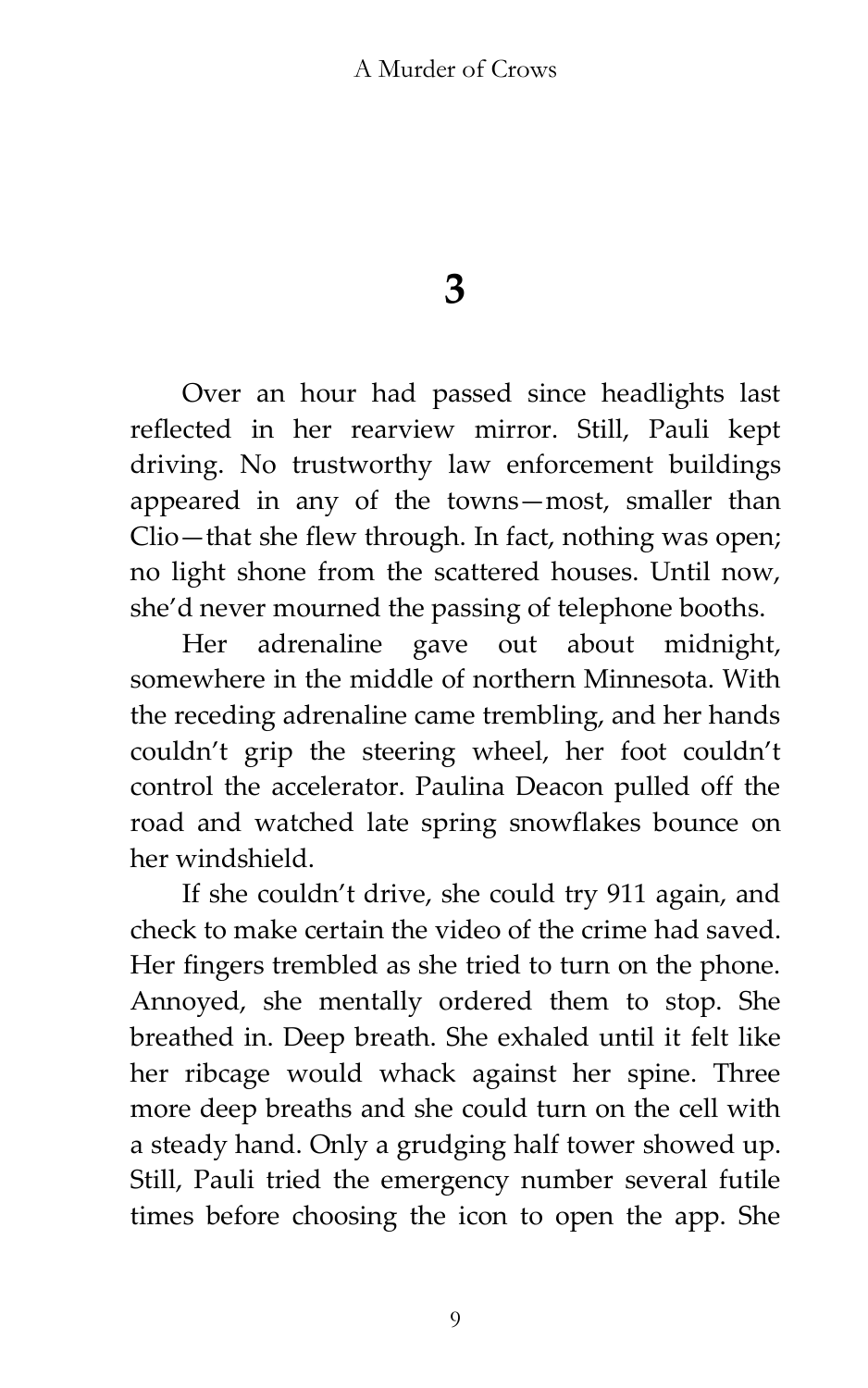started the video, pressing John's side of the split screen so it would be the only one displayed.

Once again, John walked along the farm track, made his corny joke about crows, turned onto the deer trail, grinned at her from her phone's screen. Once again that exclamation. *'What on earth?'*

Pauli, huddled behind the steering wheel among tall Minnesota pines, steeled herself to watch what would happen next. She needed to be certain the video operated long enough to record the faces of the murderers. And hoped against hope that what she'd seen in the live transmission had been a trick, a deception, a figment of imagination. When the phone buzzed and snapped out, *'Drop everything! You've got a text!'* she did. Literally. Picking the phone from the floor mat took her remaining shreds of courage. She tried not to read the text as she powered down the phone. The words sprang at her retinas before she could stop them.

*Enjoying the trip Pauli? Why leave John behind? Tell us where you want to meet. We can wait.*

Driving was impossible after that. The earlier texts indicated that the men who killed John controlled his phone. They knew who she was. Now they knew she was running away.

Even turned off, Pauli's steady diet of crime drama shows taught her that cell phones were as easily traced as a slug on a sidewalk. She'd no cause to disbelieve this and no cause, up until now, to fear it. Who'd be interested in her, a gloriously ordinary resident of Clio, North Dakota?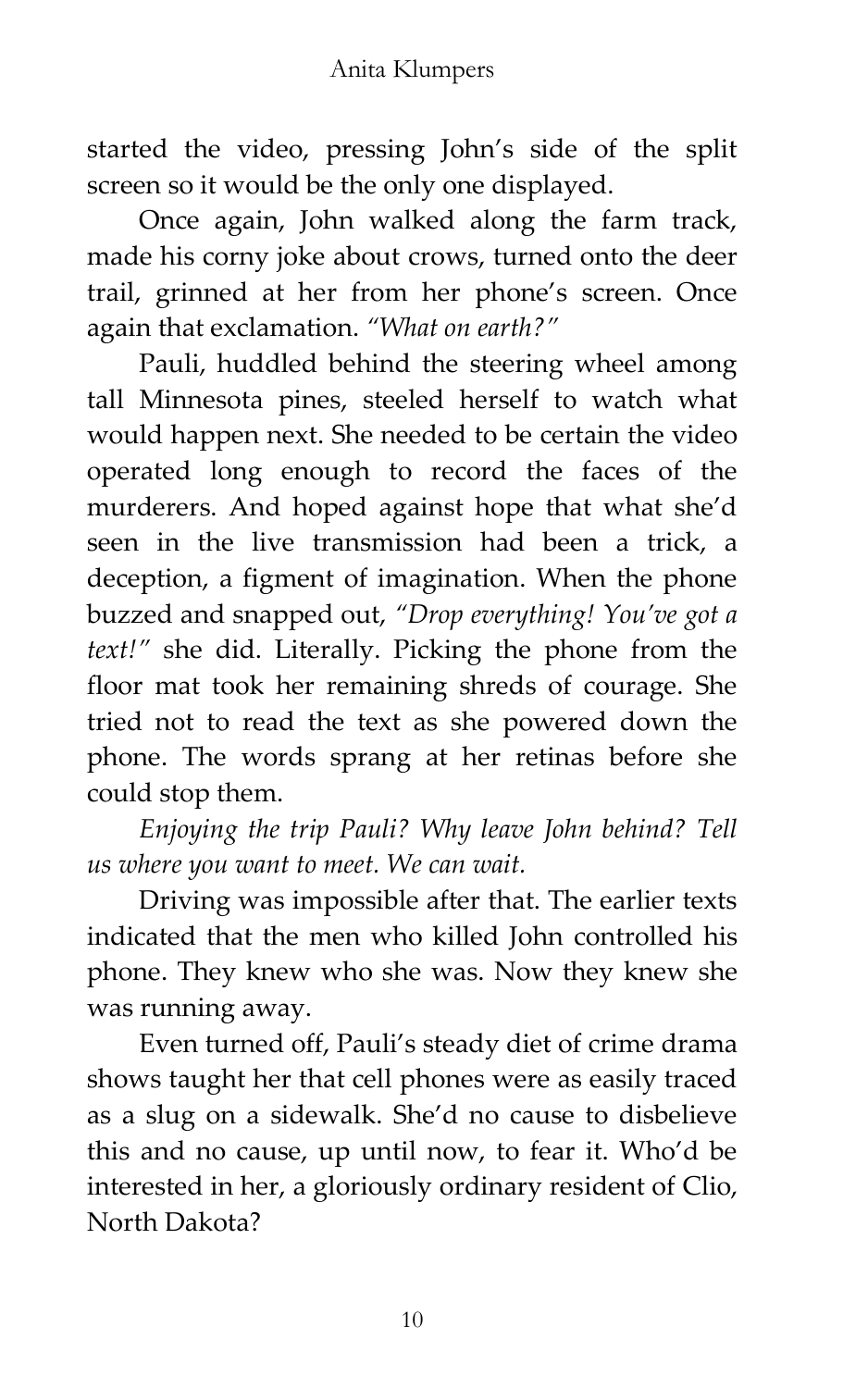Now her life wasn't quite so ordinary. Pauli pulled the battery from her dinosaur of a phone, turned the car's heater to its highest setting and cranked up the fan. Even after sweat leaked from forehead pores, she trembled. At some point, she dozed. Pauli's head snapped back a split second before it hit the steering wheel. Through the windshield, the sky above the trees reflected no light; no stars glinted. She couldn't stay here forever. She shifted into drive, relieved she hadn't asphyxiated from the running engine and pulled onto the empty highway.

Scarcely had her cramped muscles begun to relax when something pinged. Pauli jumped and the little vehicle jumped with her, swerving like a crazed carnival bumper car from one side of the blessedly flat and empty road to the other. Her fuel light was on. Sure enough. The needle showed itself cozied down to empty.

She saw no signs for gas, no signs for an approaching town, no signs of life. No hills to coast down and save the last precious drops of fuel. This part of Minnesota took a topographical template from North Dakota. One didn't coast long on a level road.

Before her panic level could mount, Pauli set cruise control to fifty-five. For insurance, she said the Lord's Prayer, the only prayer she'd any familiarity with, seven times. She was beginning on the eighth recitation when that most lovely of sights—a road sign—materialized in her headlights. Faded, peeling letters announced: GAS NEXT EXIT.

Whether by fumes, a tail wind, or the celestial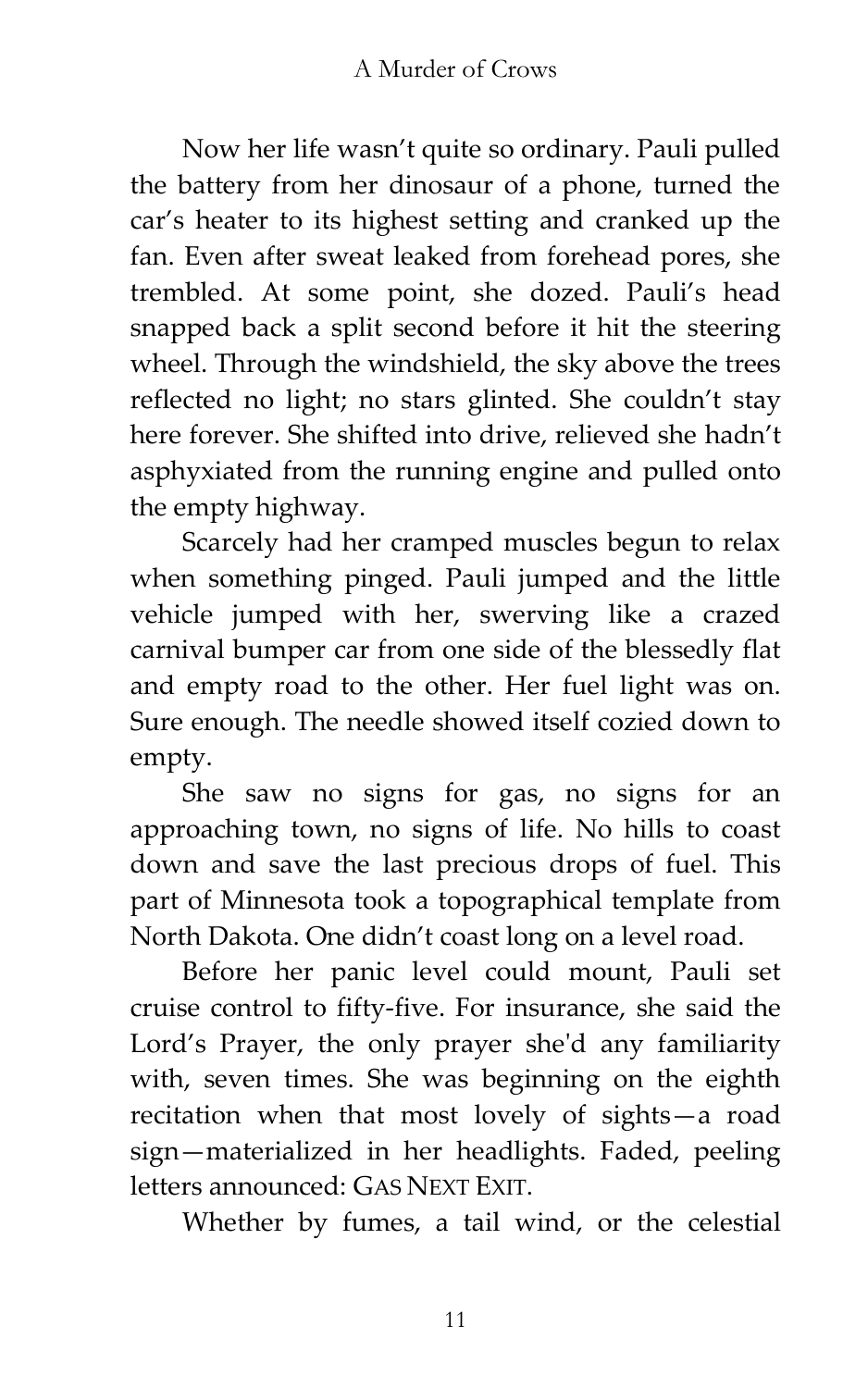inclusion of fuel in the 'daily bread' category, she eased into a station. Now she faced another problem. Those same crime drama shows informed her that credit cards could also be traced. She had money. Her mother taught her to always carry plenty of cash. But the station was dark, only the pumps lit. The days when cash was king vanished with polyester jumpsuits.

So Pauli sat and shivered and tried not to think about John, the men in the clearing, mortal danger. She apparently dozed again, because when lights swept across the windshield, her eyes opened to dazzling confusion. The lights kept going, the battered pickup truck attached to them shambled along the station and disappeared. She opened her door and heard the pickup's door slam shut. A man who could be the *Homo sapiens* manifestation of his truck shambled back around the corner. In the dim parking lot lights, she saw him glance her way. The front door of the station opened, lights went on inside and still Pauli waited. She counted to sixty-five, slowly, and debated her next move.

The door opened again, and the man looked left, right, up at the sky, and finally at Pauli in her parked car. His shoulders raised in a slow-motion shrug. His chin stretched forward as though capable of discerning her odd behavior. With a final shrug, he strolled across the lot and stood outside her car. They stared at each other through her half-opened car door.

"Hello." When one couldn't think of anything meaningful, stick to the common niceties. 'The snow is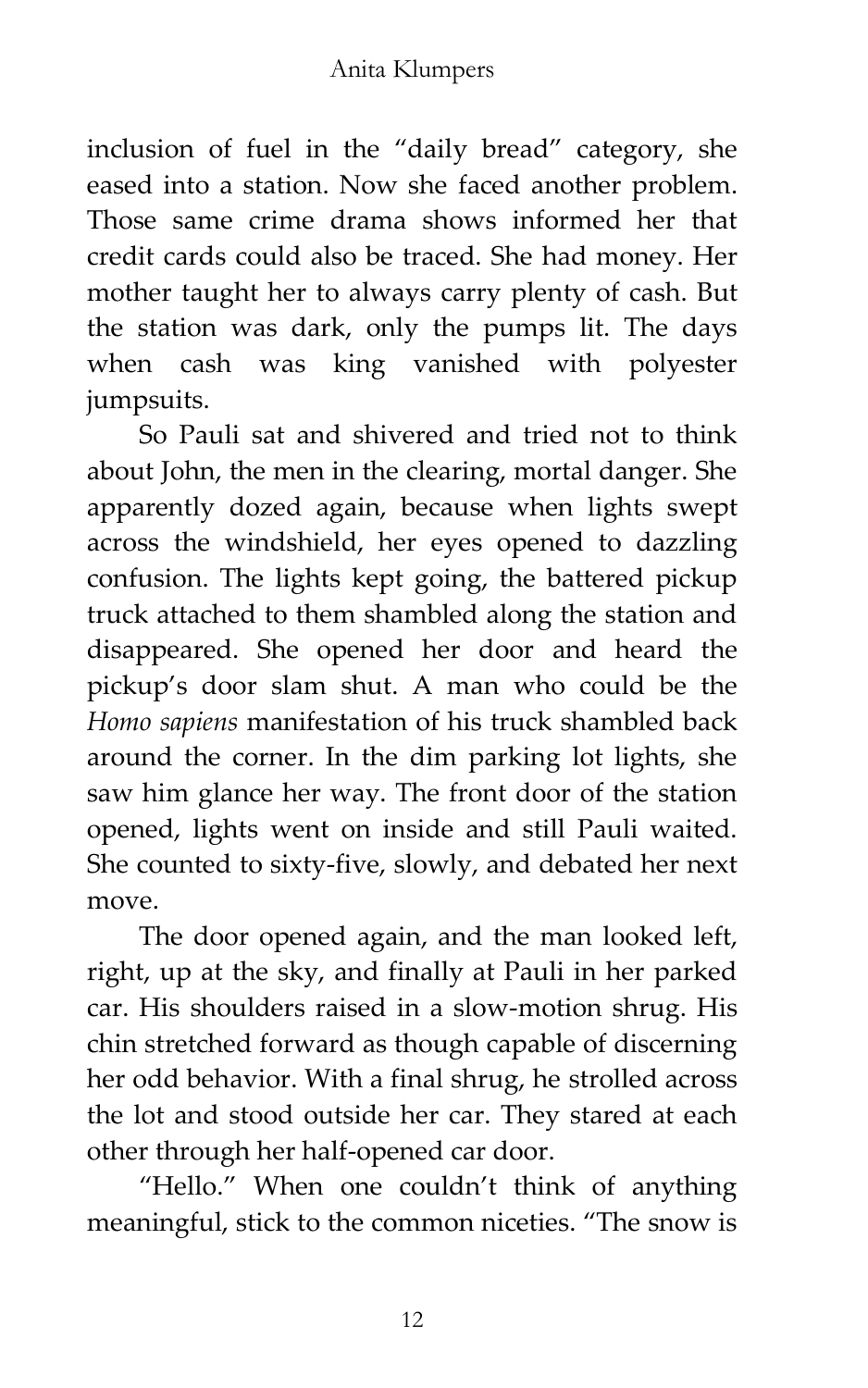letting up.' It was true but didn't further her cause. 'I need gas.'

The man nodded at her greeting and peered in the beam of her headlights to confirm that the snow was letting up, and let his eyes drift back to the gas pump. 'Need help pumping?' It wasn't said with sarcasm or even much curiosity. Merely another common nicety.

'No. But I don't have a credit card.' She paused, thinking that after so many fervent prayers she shouldn't lie. 'That I can use right now,' she amended.

For the first time the loosely jointed, rusty-haired man moved uncomfortably. 'Guess I could spare you a few gallons. Wouldn't be a good idea to give away much more'n that.'

Pauli took a moment to grasp his meaning. 'Oh no! I've got cash!' She waited for an exclamation of surprise, or disdain, or a denial of any acceptance of cash. But he shrugged again, this time an agreeable sort of motion.

'Want me to pump for you?'

'No, but thank you.'

He sidestepped the gas pump.

 $^{\prime\prime}$ Sir?"

He paused. 'Ma'am?'

'Don't you want me to pay first?'

'For what? You don't own the gas yet. If you don't want to come inside and pay, just toot the horn, and I'll come get it.'

Pauli filled her tank and walked into the small building. A bell jangled over the door. The room smelled of fresh coffee and lavender air freshener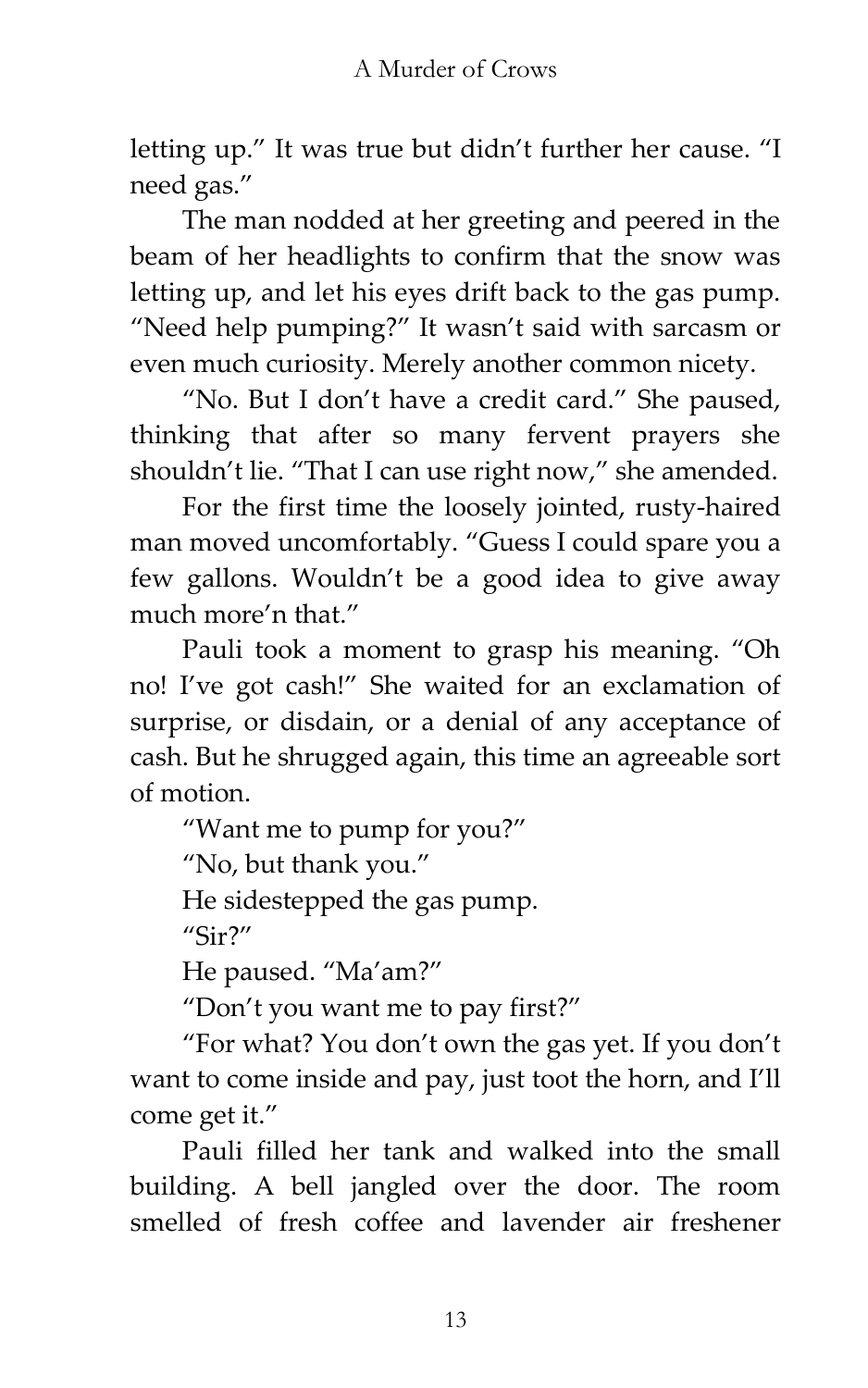accented with motor oil. The building housed a service station too, and she waited for the man to come in from the garage. He placed a wrench in the toolbox on the seat of a beautifully golden pumpkin-colored tractor with red wheels. Cinderella would have been proud to ride to the ball in that tractor.

The man followed the direction of her gaze as he pushed into the office area. "A gift for my granddad. He'll be ninety-five in July. I come in early to work on it. 1938 Minneapolis Moline.'

'Yes. I know. It's beautiful.' She gave him money and he made change. "Is there a phone I can use?"

He nodded toward a tidy worktop built into the wall. A very old phone sat in the corner. The gentleman trundled back into the garage, making certain to shut the door behind him. Pauli put fingers in the unfamiliar holes of the rotary dial. At first she didn't turn the wheel far enough and needed to start over, and when that maneuver was mastered she still must wait for the return rotation after each number. Chief Loren's phone went to voice mail, and she decided against leaving an incoherent message. Pauli knew no other law enforcement numbers except 911. She dialed the emergency number, almost expecting the phone to disconnect.

She connected with someone, but nothing went well. They weren't happy with her name. 'Anonymous' didn't seem to inspire much confidence, but she remained steadfast. They were confused about her location. The crime occurred in North Dakota and she currently called from Minnesota? She'd not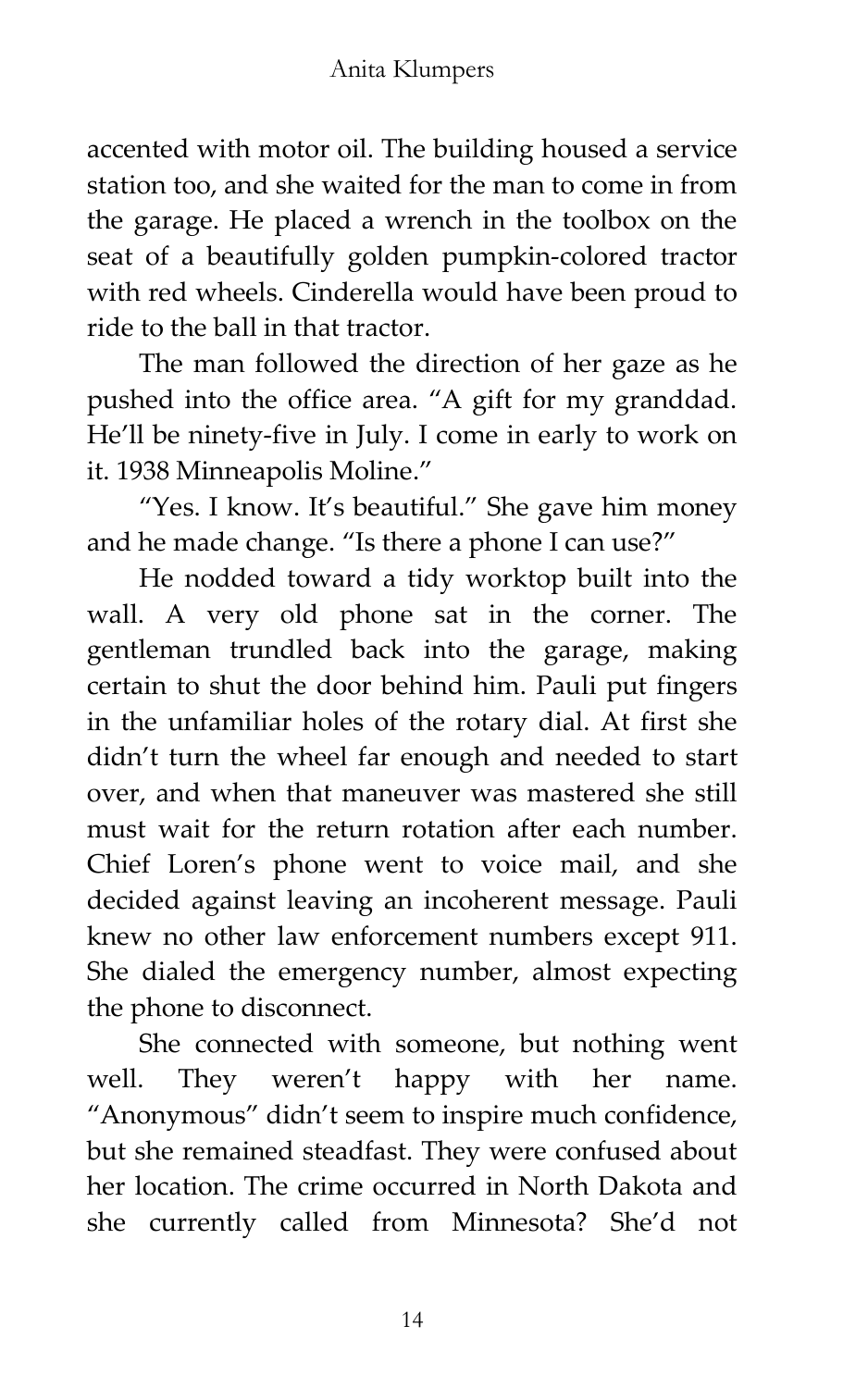actually witnessed the shooting? Yet she had a recorded video of it? They weren't happy about the time of the alleged shooting. How many hours ago? And how could they reach her? Maybe she should report to local law enforcement. Pauli hung up.

The gas station attendant stayed tactfully busy in the garage, occasionally glancing through the glass window between shop and office. A moment later, he shuffled in, balancing a full coffee pot. 'Coffee's fresh. Want a cup?"

'Yes. Please. How much?'

'You're always wanting to pay for what you ain't got yet, aren't you? Call it your cash discount. Or the good-taste-in-tractors deduction.'

Back in her car, the travel mug, also part of her discount, warm in her hand, Pauli tried to come to grips with the reality that she'd watched John's murder and done nothing to help him.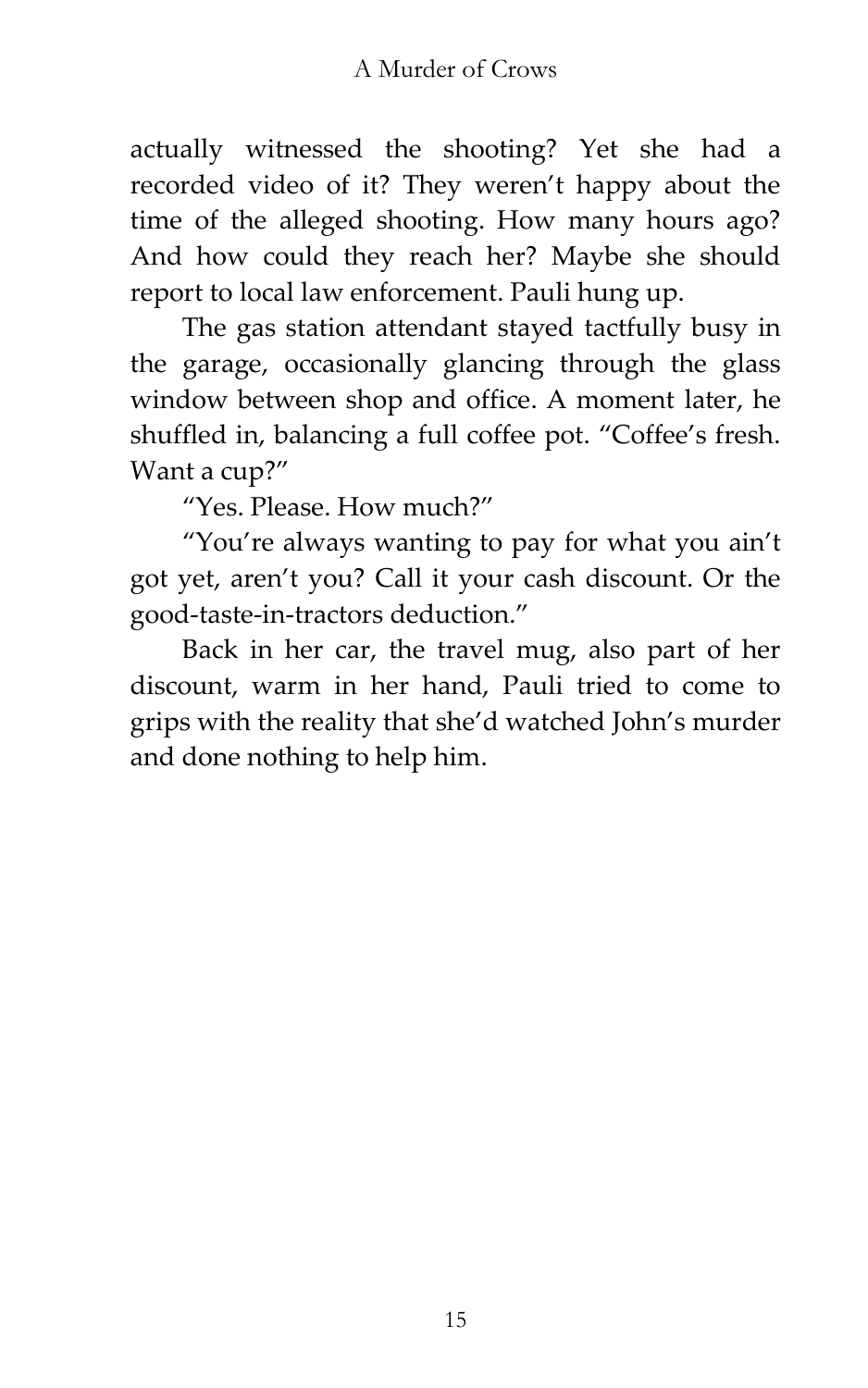**4**

The coffee kept Pauli warm to the very shore of Lake Superior, where she ran out of road. She climbed stiffly from her car, coughed on the frosted predawn air, and glared from the dead end to the expanse of water, a lighter shade of dark against the sky. Since leaving the gas station, she'd hurtled off the main road at least four times when headlights appeared behind her, certain the killers had finally caught up. Each time, she'd lost the vehicle, and each time, she'd found another east-bound road to take her farther from North Dakota. The most recent car, like the others, probably had no malevolent intentions.

This time, though, she couldn't head farther east. The lake was in her way.

Pauli, North Dakota bred, where seas were of grass and shrubs and oats and sunflowers, was, at first, intimidated but then entranced by the water. It grew lighter every moment from an as-yet-unseen sun. How lovely it would be to relax and watch the dawn. A clinical portion of her brain informed her that she was most likely in shock. Pauli liked being in shock. The stretch of water turning silver was all that existed. That and Pauli and her car. Her mind veered from the cell phone in the glove compartment. The battery she'd